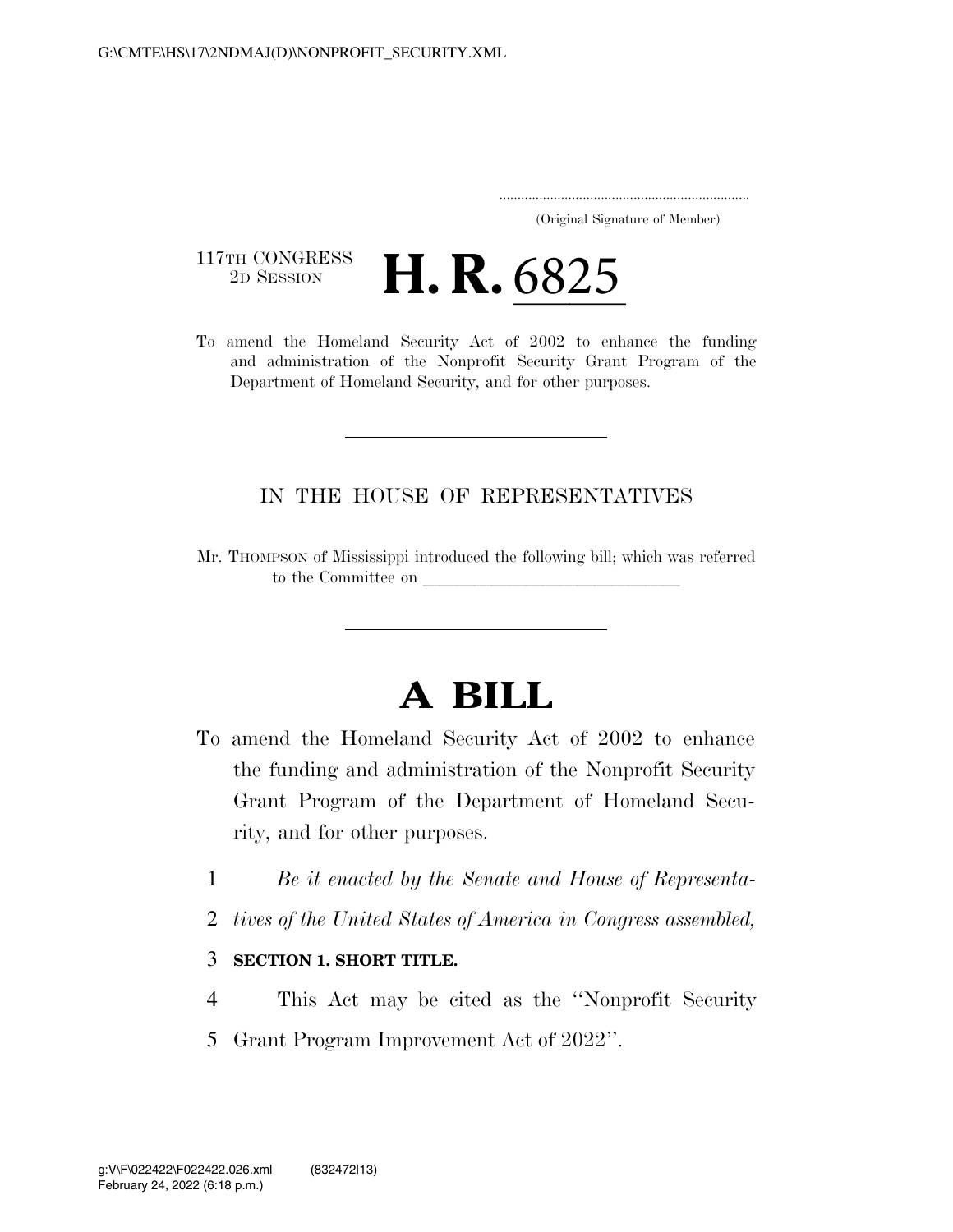| 1              | SEC. 2. ENHANCEMENTS TO FUNDING AND ADMINISTRA-          |
|----------------|----------------------------------------------------------|
| $\overline{2}$ | TION OF NONPROFIT SECURITY GRANT PRO-                    |
| 3              | <b>GRAM OF THE DEPARTMENT OF HOMELAND</b>                |
| $\overline{4}$ | <b>SECURITY.</b>                                         |
| 5              | (a) IN GENERAL.—Section 2009 of the Homeland             |
| 6              | Security Act of 2002 (6 U.S.C. 609a) is amended—         |
| 7              | $(1)$ in subsection $(e)$ —                              |
| 8              | (A) by redesignating paragraphs $(1)$ , $(2)$ ,          |
| 9              | and (3) as subparagraphs $(A)$ , $(B)$ , and $(E)$ , re- |
| 10             | spectively, and moving such subparagraphs, as            |
| 11             | so redesignated, two ems to the right;                   |
| 12             | (B) in the matter preceding subparagraph                 |
| 13             | $(A)$ , as so redesignated, by striking "The recipi-     |
| 14             | ent" and inserting the following:                        |
| 15             | "(1) IN GENERAL.—The recipient";                         |
| 16             | $(C)$ in subparagraph $(A)$ , as so redesig-             |
| 17             | nated, by striking "equipment and inspection             |
| 18             | and screening systems" and inserting "equip-             |
| 19             | ment, inspection and screening systems, and al-          |
| 20             | teration or remodeling of existing buildings or          |
| 21             | physical facilities";                                    |
| 22             | (D) by inserting after subparagraph (B),                 |
| 23             | as so redesignated, the following new subpara-           |
| 24             | graphs:                                                  |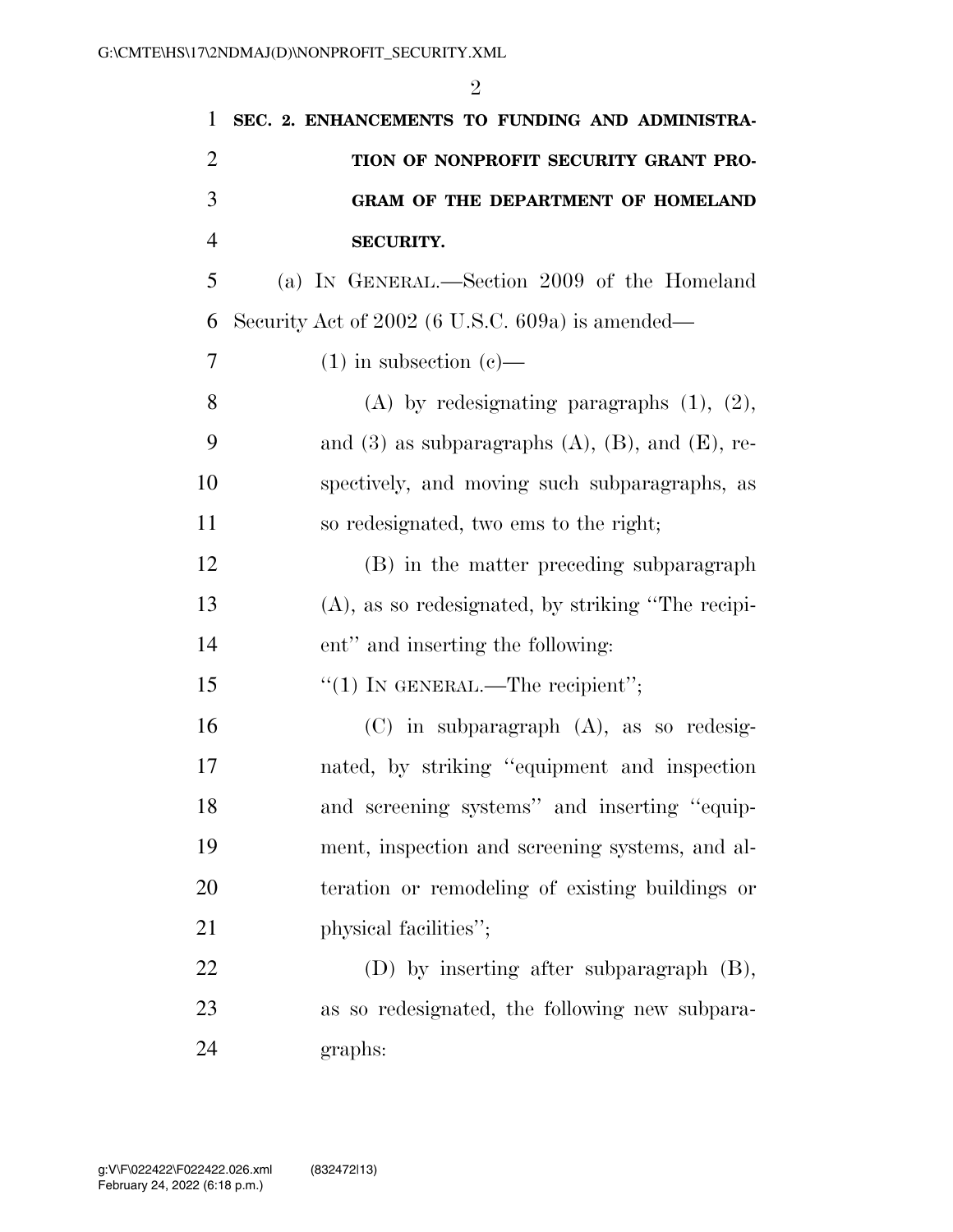1  $\langle ^{\prime}(C) \rangle$  Facility security personnel costs, in-

 cluding costs associated with contracted secu- rity.  $''(D)$  Expenses directly related to the ad- ministration of the grant, except that such ex- penses may not exceed five percent of the amount of the grant.''; and (E) by adding at the end the following new paragraph: ''(2) RETENTION.—Each State through which a recipient receives a grant under this section may re- tain up to five percent of each grant for expenses di- rectly related to the administration of the grant.''; 14 (2) in subsection (e)— (A) by striking ''2020 through 2024'' and inserting ''2022 through 2028''; and (B) by adding at the end the following new sentence: ''Each such report shall also include information on the number of applications sub- mitted by eligible nonprofit organizations to each State, the number of applications sub- mitted by each State to the Administrator, and the operations of the Nonprofit Security Grant Program Office, including staffing resources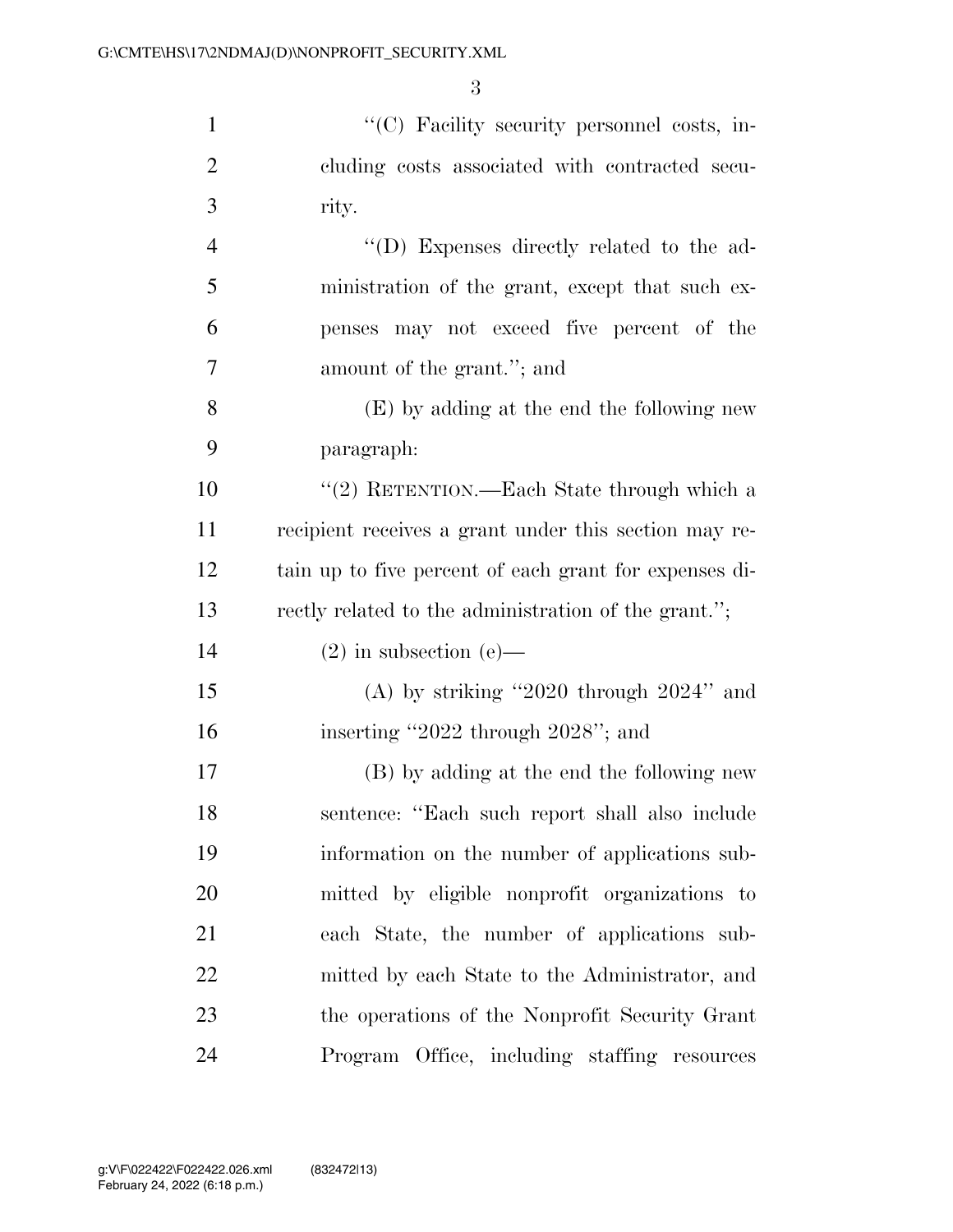and efforts with respect to subparagraphs (A) 2 through  $(E)$  of subsection  $(e)(1)$ .";

 (3) by redesignating subsection (f) as sub-section (j);

 (4) by inserting after subsection (e) the fol-lowing new subsections:

 ''(f) ADMINISTRATION.—Not later than 120 days after the date of the enactment of this subsection, the Ad- ministrator shall establish within the Federal Emergency Management Agency a program office for the Nonprofit Security Grant Program (in this subsection referred to as the 'program office'). The program office shall be headed by a senior official of the Agency. The program office shall administer the Program (including, where appropriate, in coordination with States), including relating to the fol-lowing:

 ''(1) Outreach, engagement, education, and technical assistance and support to eligible nonprofit organizations described in subsection (b), with par- ticular attention to such organizations in under- served communities, prior to, during, and after the awarding of grants, including web-based training videos for eligible nonprofit organizations that pro-vide guidance on preparing an application and the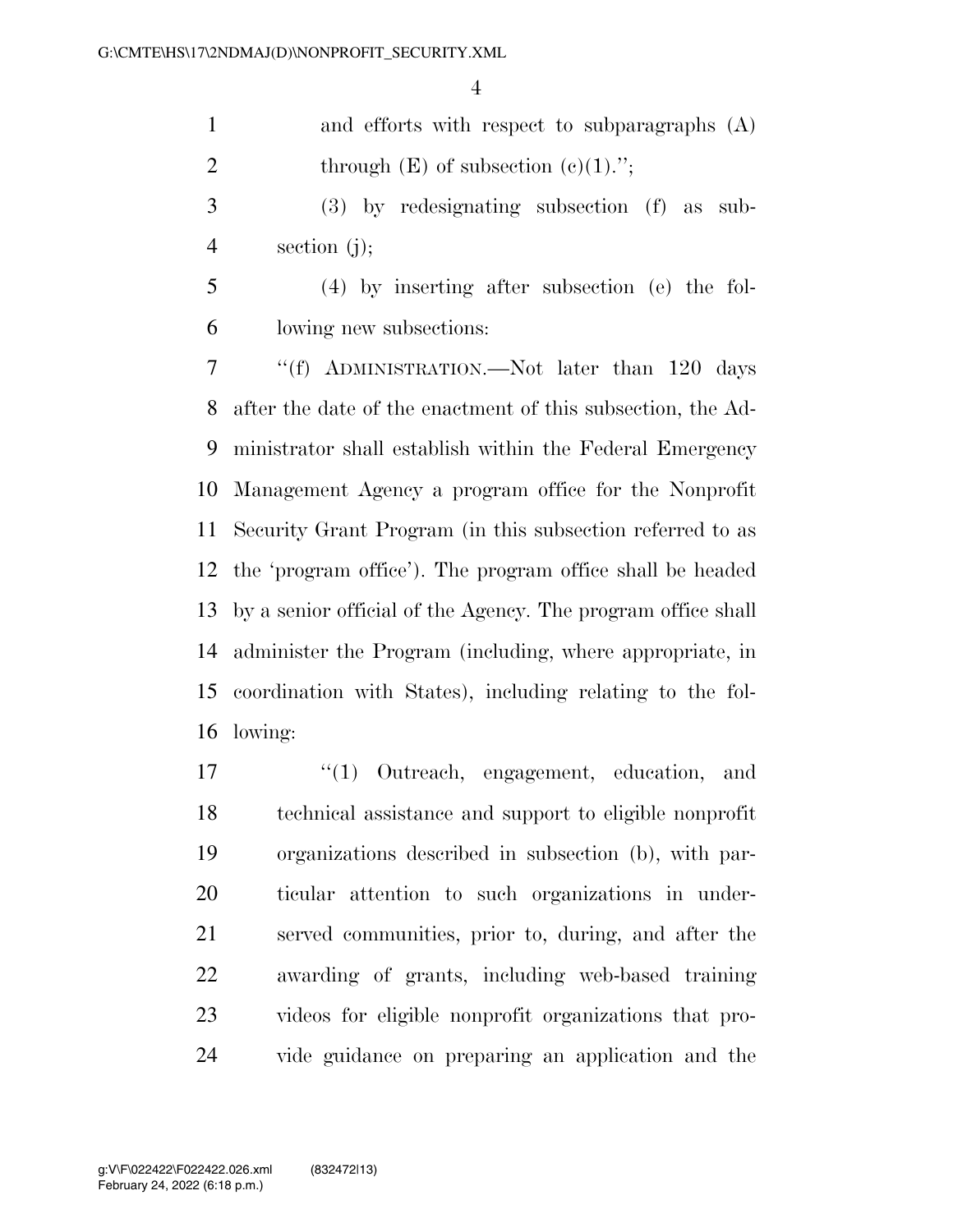environmental planning and historic preservation process.

 ''(2) Establishment of mechanisms to ensure program office processes are conducted in accord- ance with constitutional, statutory, regulatory, and other legal and agency policy requirements that pro- tect civil rights and civil liberties and, to the max- imum extent practicable, advance equity for mem-bers of underserved communities.

 ''(3) Establishment of mechanisms for the Ad- ministrator to provide feedback to eligible nonprofit organizations that do not receive grants.

 ''(4) Establishment of mechanisms to collect data to measure the effectiveness of grants under the Program.

 ''(5) Establishment and enforcement of stand- ardized baseline operational requirements for States, including requirements for States to eliminate or prevent any administrative or operational obstacles that may impact eligible nonprofit organizations de- scribed in subsection (b) from receiving grants under the Program.

23  $\frac{1}{6}$  Carrying out efforts to prevent waste, fraud, and abuse, including through audits of grant-ees.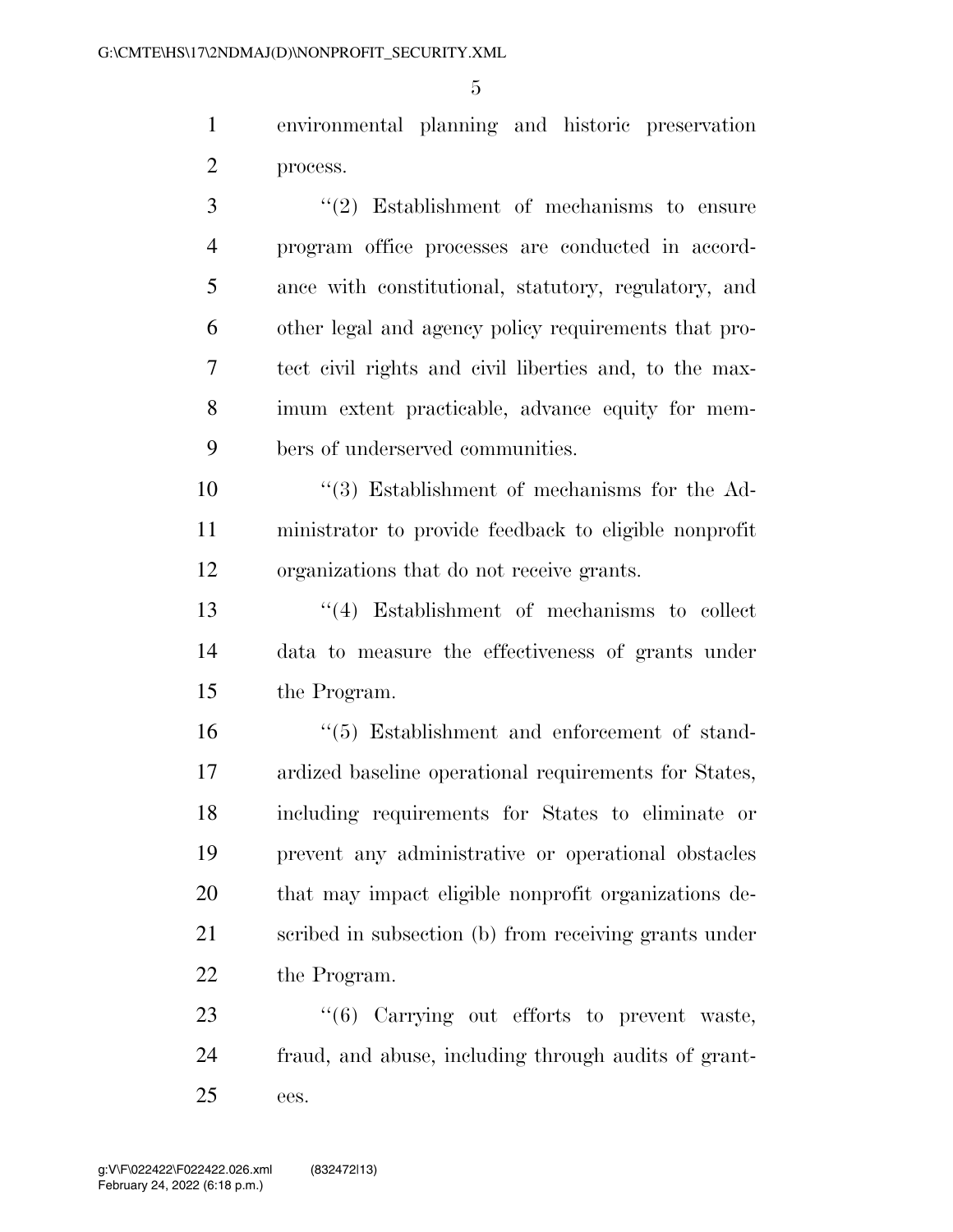''(g) GRANT GUIDELINES.—For each fiscal year, prior to awarding grants under this section, the Adminis- trator— ''(1) shall publish guidelines, including a notice of funding opportunity or similar announcement, as the Administrator determines appropriate; and  $\frac{1}{2}$  may prohibit States from closing applica-

 tion processes prior to the publication of such guide-lines.

10 "(h) ALLOCATION REQUIREMENTS.—

11 "(1) IN GENERAL.—In awarding grants under this section, the Administrator shall ensure that—

 ''(A) 50 percent of amounts appropriated pursuant to the authorization of appropriations under subsection (j) is provided to eligible re- cipients located in jurisdictions that receive funding under section 2003, inclusive of any amounts States may retain pursuant to para-graph (2) of subsection (c); and

20 "'(B) 50 percent of amounts appropriated pursuant to the authorizations of appropria- tions under subsection (j) is provided to eligible recipients located in jurisdictions not receiving funding under section 2003, inclusive of any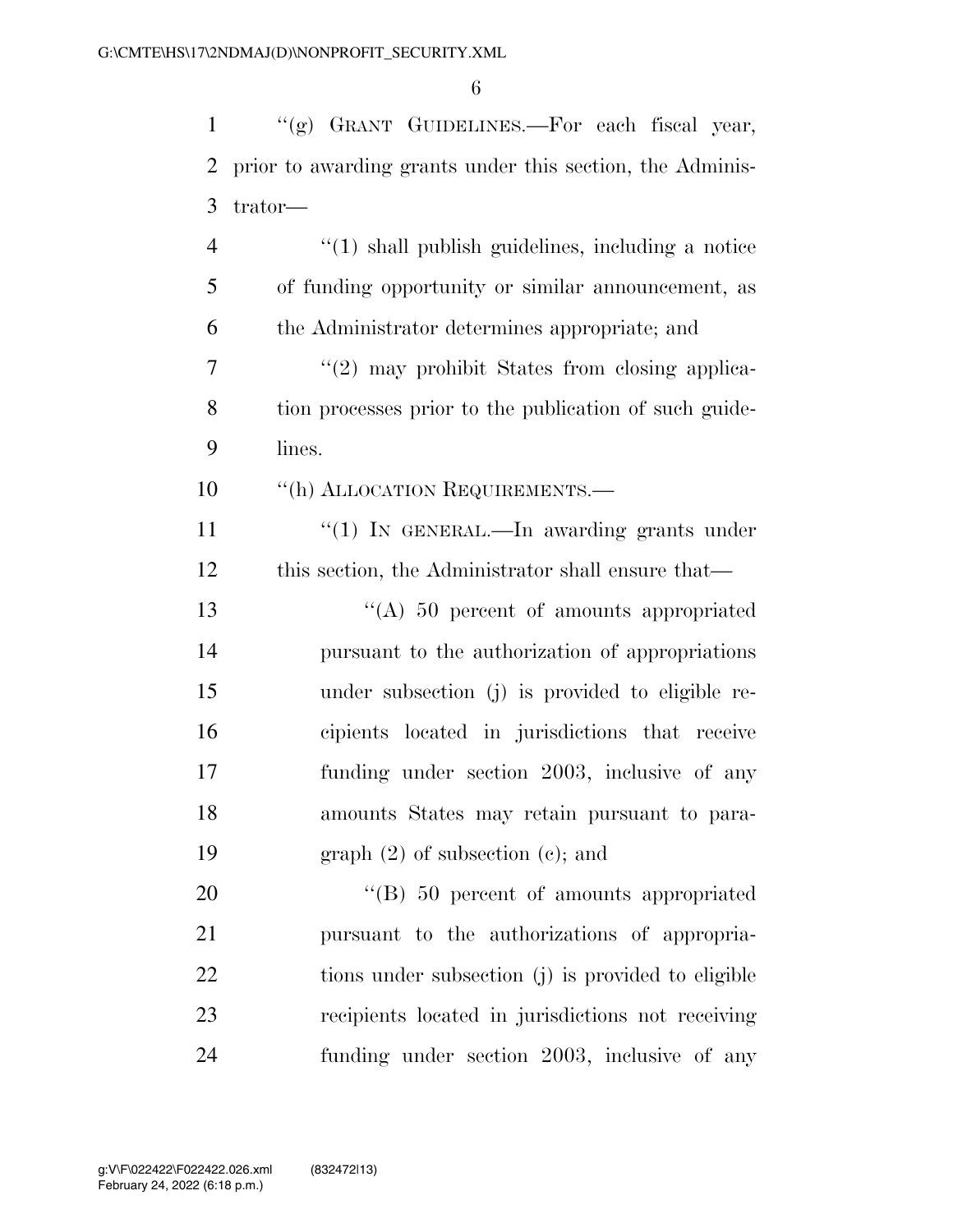amounts States may retain pursuant to para-2 graph  $(2)$  of subsection  $(e)$ .

3 "(2) EXCEPTION.—Notwithstanding paragraph (1), the Administrator may allocate a different per- centage if the Administrator does not receive a suffi- cient number of applications from eligible recipients to meet the allocation percentages described in ei- ther subparagraph (A) or (B) of such paragraph. If the Administrator exercises the authorization under this paragraph, the Administrator shall, not later than 30 days after such exercise, report to the Com- mittee on Homeland Security of the House of Rep- resentatives and the Committee on Homeland Secu- rity and Governmental Affairs of the Senate regard-ing such exercise.

 ''(i) PAPERWORK REDUCTION ACT.—Chapter 35 of title 44, United States Code (commonly known as the 'Pa- perwork Reduction Act'), shall not apply to any changes to the application materials, Program forms, or other core Program documentation intended to enhance participation by eligible nonprofit organizations in the Program.''; and

(5) in subsection (j), as so redesignated—

23 (A) in paragraph  $(1)$ , by striking "\$75 mil- lion for each of fiscal years 2020 through 2024'' and inserting ''\$75,000,000 for fiscal